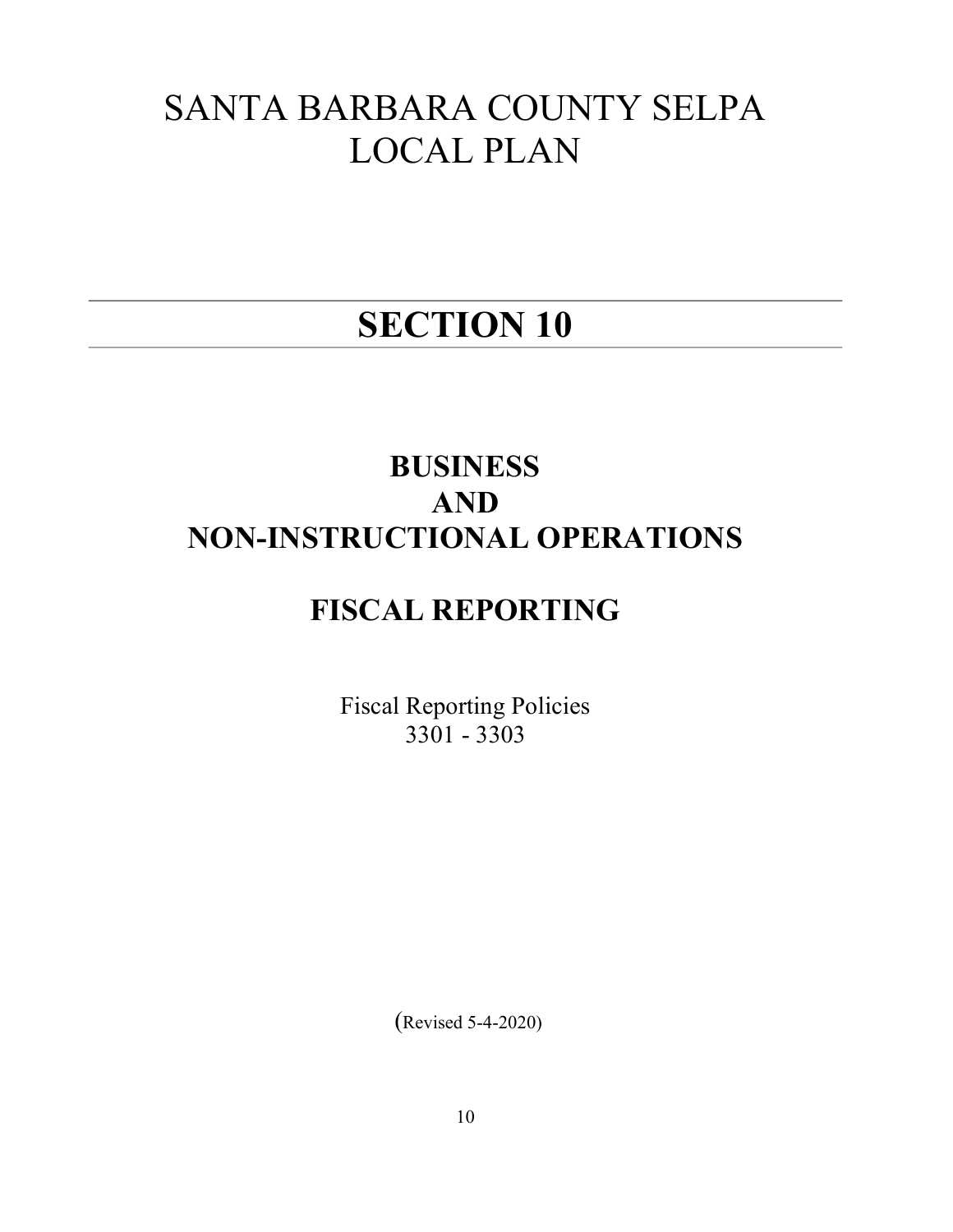#### 3000 BUSINESS AND NON-INSTRUCTIONAL OPERATIONS

- 3300 FISCAL REPORTING
- 3301 Expenditures

All expenditures of the Joint Powers Agency will be made in accordance with the Education Code, Board policies and procedures and budget limitations.

DATE APPROVED: July 5, 1983 DATE REVISED: January 6, 2003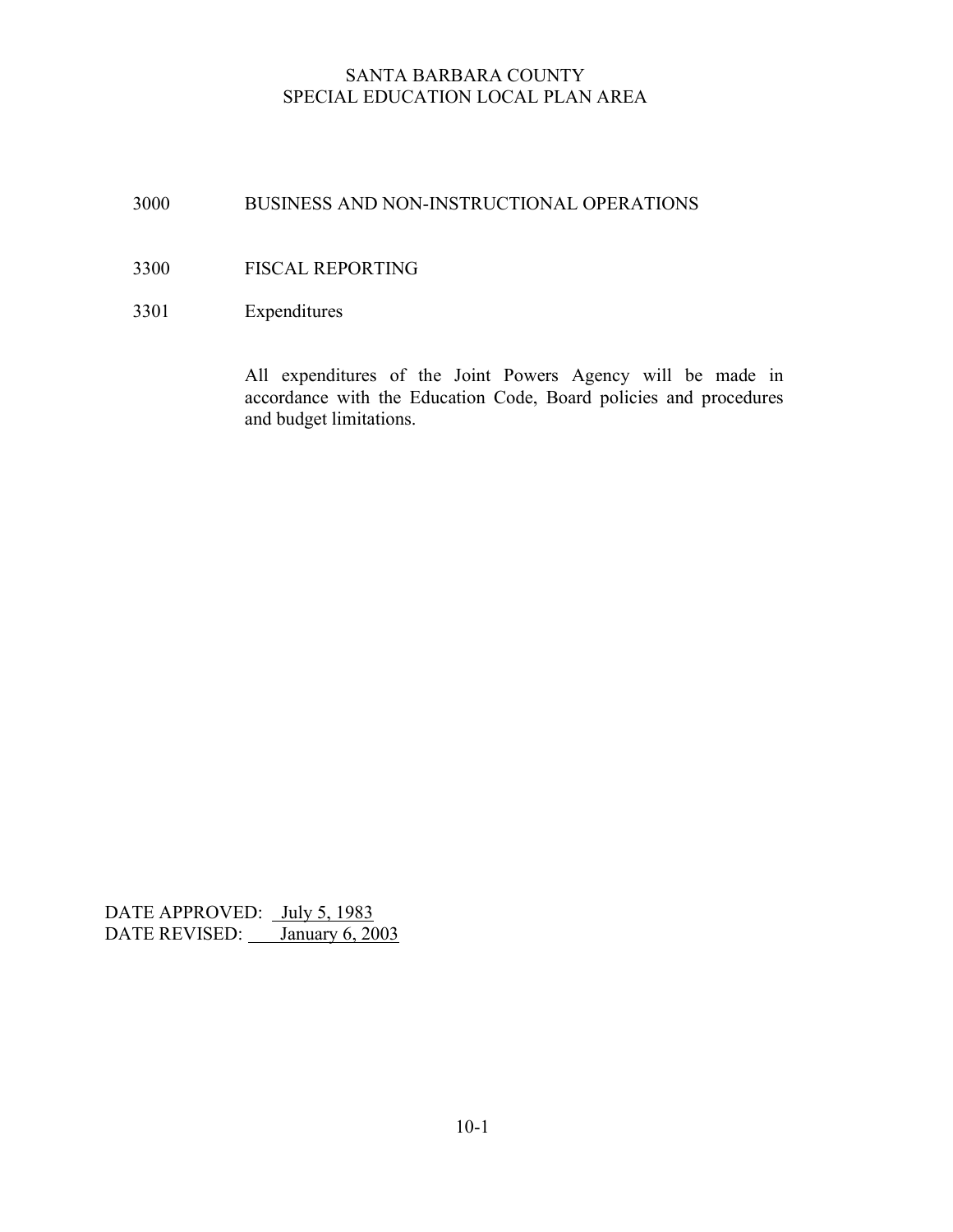## 3000 BUSINESS AND NON-INSTRUCTIONAL OPERATIONS

#### 3300 FISCAL REPORTING

3302 Fiscal Reports to the Joint Powers Agency Board

The Joint Powers Agency Board will review and approve the SBCSELPA budgets at Adopted, First Interim, Second Interim, and Unaudited Actuals reporting periods.

DATE APPROVED: July 5, 1983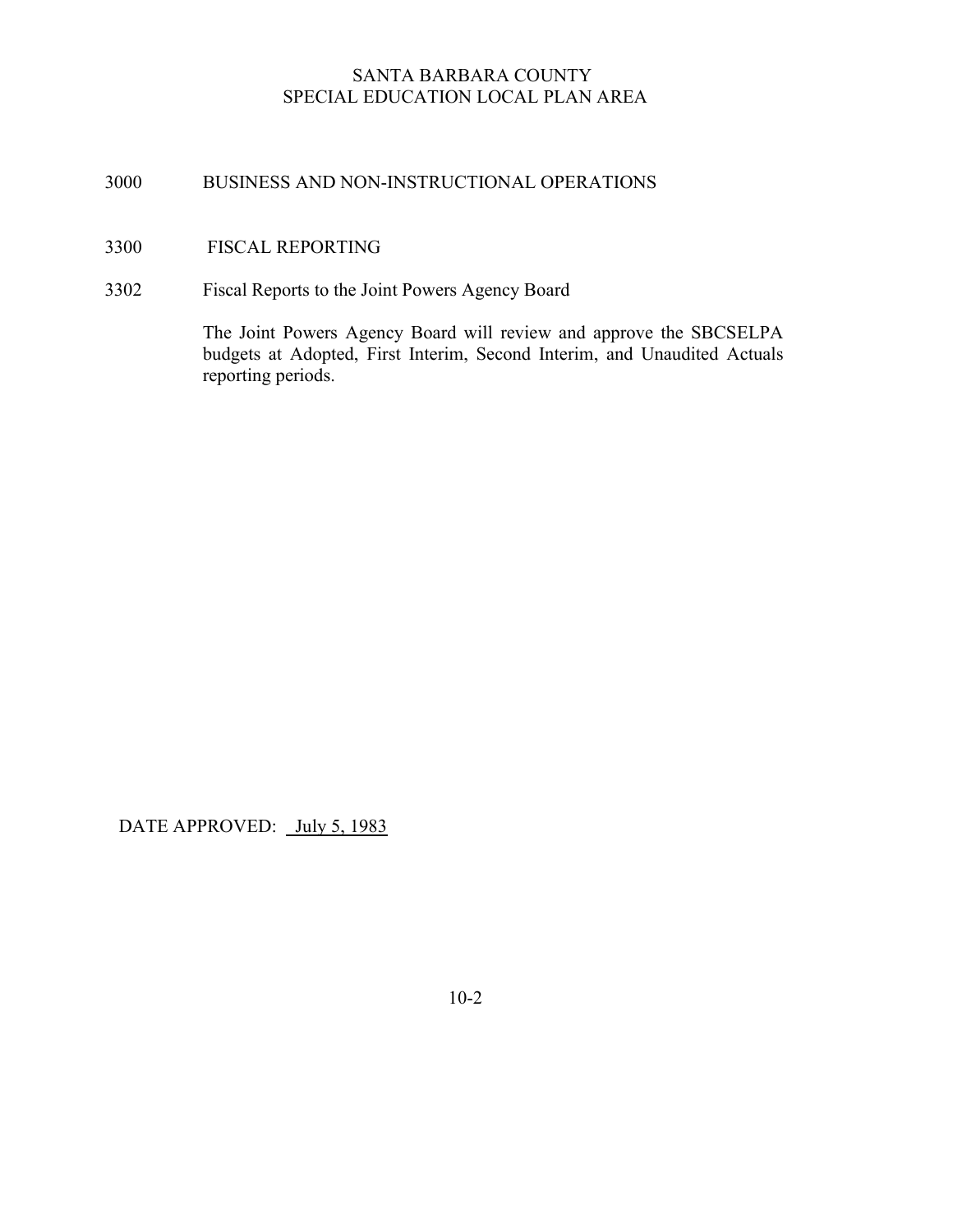#### 3000 BUSINESS AND NON-INSTRUCTIONAL OPERATIONS

#### 3300 FISCAL REPORTING

3303 Approval of Expenditures

Expenditures of Joint Powers Agency funds may be made within budget limitations only. All expenditures will be made by the SBCSELPA Executive Director or Chairperson of the Joint Powers Agency Board or other persons approved by the SBCSELPA Executive Director and ratified by the Board.

## (EDUCATION CODE SECTIONS 42632 AND 42633)

DATE APPROVED: July 5, 1983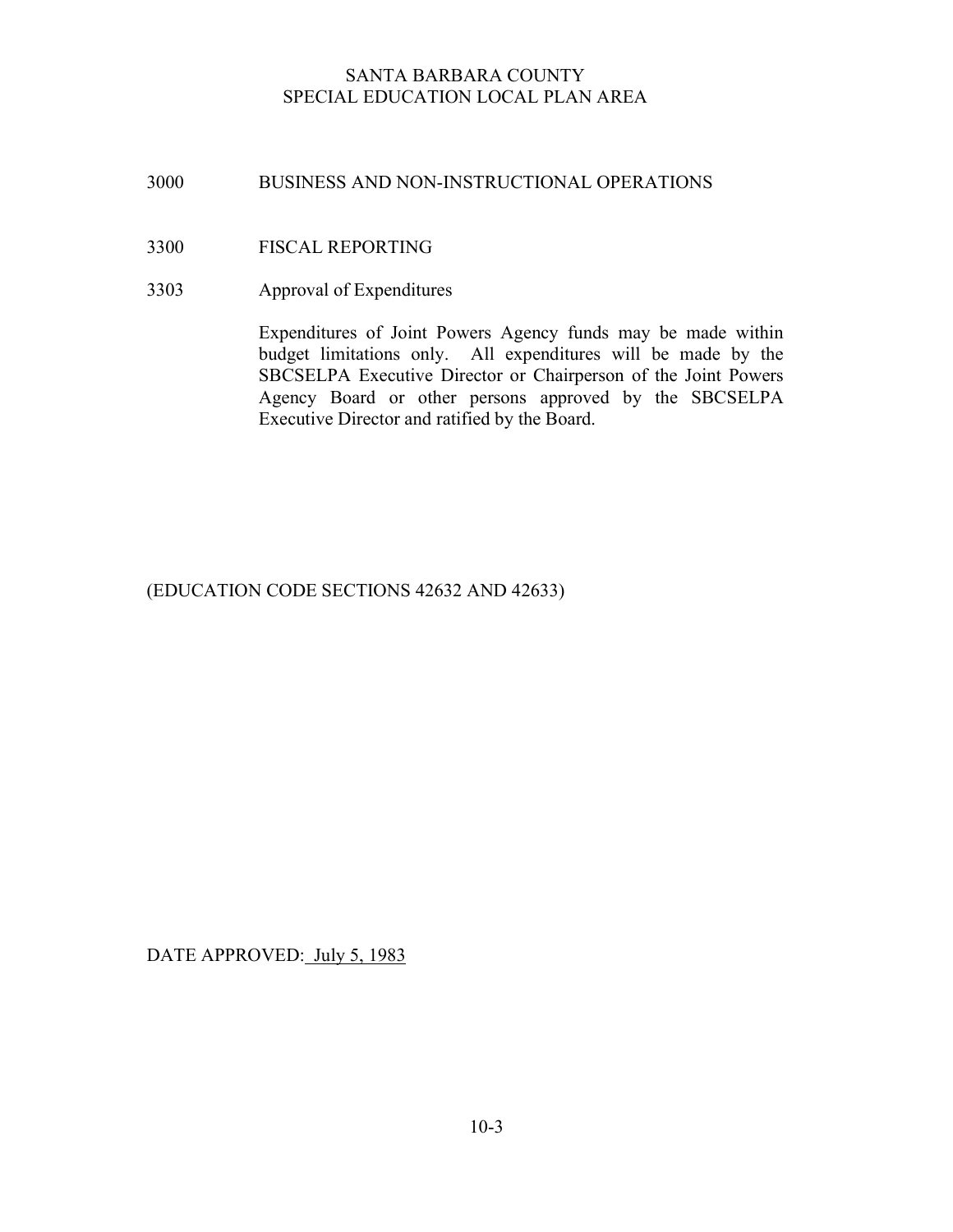#### 3000 BUSINESS AND NON-INSTRUCTIONAL OPERATIONS

3300 FISCAL REPORTING

#### 3304 Fund Balance Policy

The Fund Balance Policy is intended to provide guidelines during the preparation and execution of the annual budget to ensure that sufficient reserves are maintained for unanticipated expenditures or revenue shortfalls. It also is intended to preserve flexibility throughout the fiscal year to make adjustments in funding for program approved in connection with the annual budget. The Fund Balance policy should be established based upon a longterm perspective recognizing that stated thresholds are considered minimum balances. The main objective of establishing and maintaining a Fund Balance Policy is for the SBCSELPA to be in a strong fiscal position that will allow for better position to weather negative economic trends.

The Fund Balance consists of five categories; Nonspendable, Restricted, Committed, Assigned, and Unassigned.

- Nonspendable Fund Balance consists of funds that cannot be spent due to their form (e.g. inventories and prepaids) or funds that legally or contractually must be maintained intact.
- Restricted Fund Balance consists of funds that are mandated for a specific purpose by external parties, constitutional provisions or enabling legislation.
- Committed Fund Balance consists of funds that are set aside for a specific purpose by the district's highest level of decision making authority (governing board). Formal action must be taken prior to the end of the fiscal year. The same formal action must be taken to remove or change the limitations placed on the funds.
- Assigned Fund Balance consists of funds that are set aside with the intent to be used for a specific purpose by the SBCSELPA's highest level of decision making authority or a body or official that has been given the authority to assign funds. Assigned funds cannot cause a deficit in unassigned fund balance.
- Unassigned Fund Balance consists of excess funds that have not been classified in the previous four categories. All funds in this category are considered spendable resources. This category also provides the resources necessary to meet unexpected expenditures and revenue shortfalls.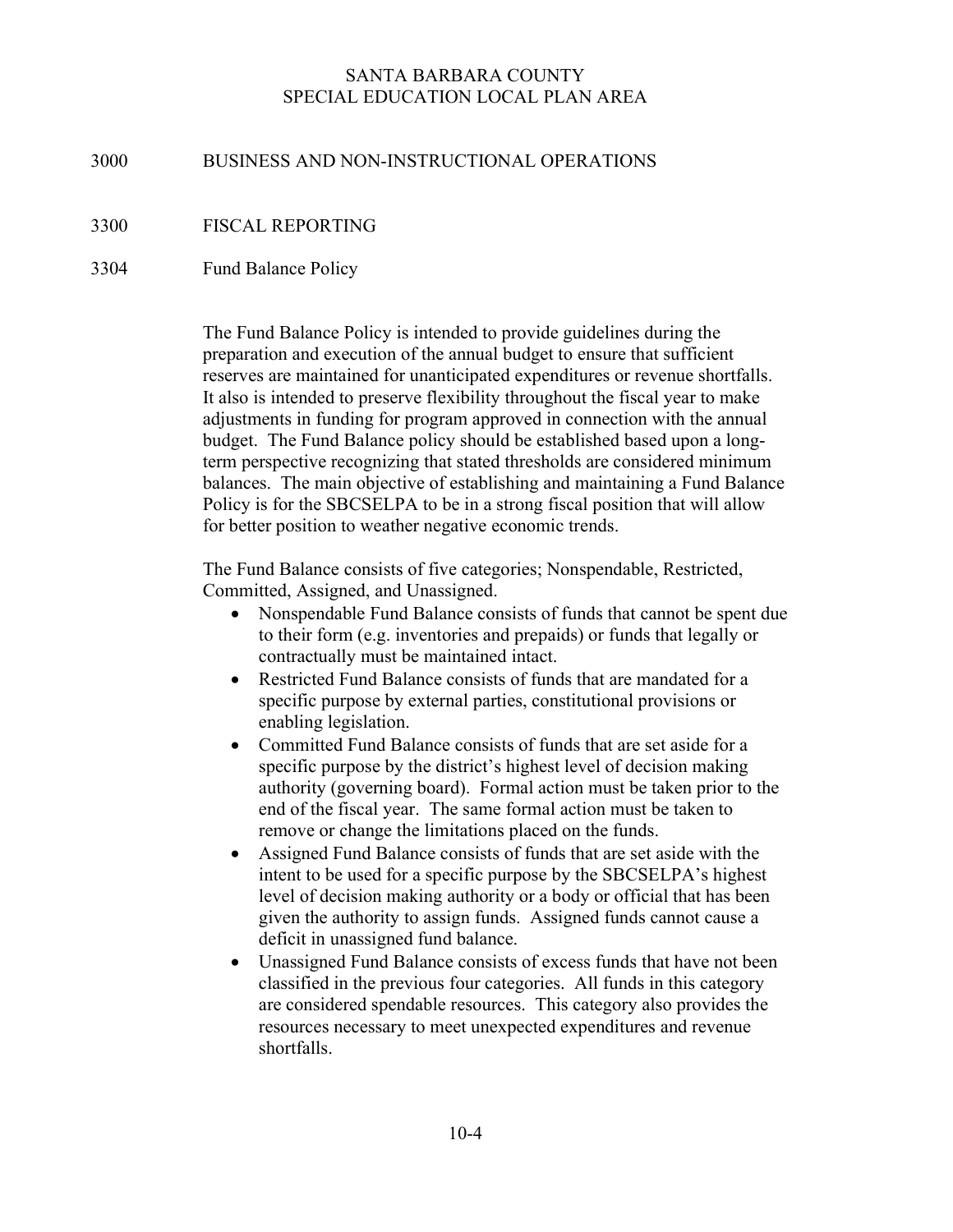#### 3000 BUSINESS AND NON-INSTRUCTIONAL OPERATIONS

#### 3300 FISCAL REPORTING

#### 3304 Fund Balance Policy

Nonspendable and Restricted Funds

Nonspendable funds are those funds that cannot be spent because they are either:

- 1) Not in spendable form (e.g. inventories and prepaids)
- 2) Legally or contractually required to be maintained intact

It is the responsibility of the SBCSELPA Executive Director to report all Nonspendable Funds appropriately in the SBCSELPA's Financial Statements.

Restricted funds are those funds that have constraints placed on their use either:

1) Externally by creditors, grantors, contributors, or laws or regulations or other governments

2) By law through constitutional provisions or enabling legislation. It is the responsibility of the SBCSELPA Executive Director to report all Restricted Funds appropriately in the SBCSELPA's Financial Statements.

#### Classifying Fund Balance Amounts

When both restricted and unrestricted funds are available for expenditure, restricted funds should be spent first unless legal requirements disallow it.

When committed, assigned and unassigned funds are available for expenditure, committed funds should be spent first, assigned funds second, and unassigned funds last; unless the governing board has provided otherwise in its commitment or assignment actions.

#### Authority to Commit Funds

The SBCSELPA's governing board has the authority to set aside funds for a specific purpose. Any funds set aside as Committed Fund Balance requires the passage of a resolution by a simple majority vote. The passage of a resolution must take place prior to June  $30<sup>th</sup>$  of the applicable fiscal year. If the actual amount of the commitment is not available by June  $30<sup>th</sup>$ , the resolution must state the process or formula necessary to calculate the actual amount as soon as information is available.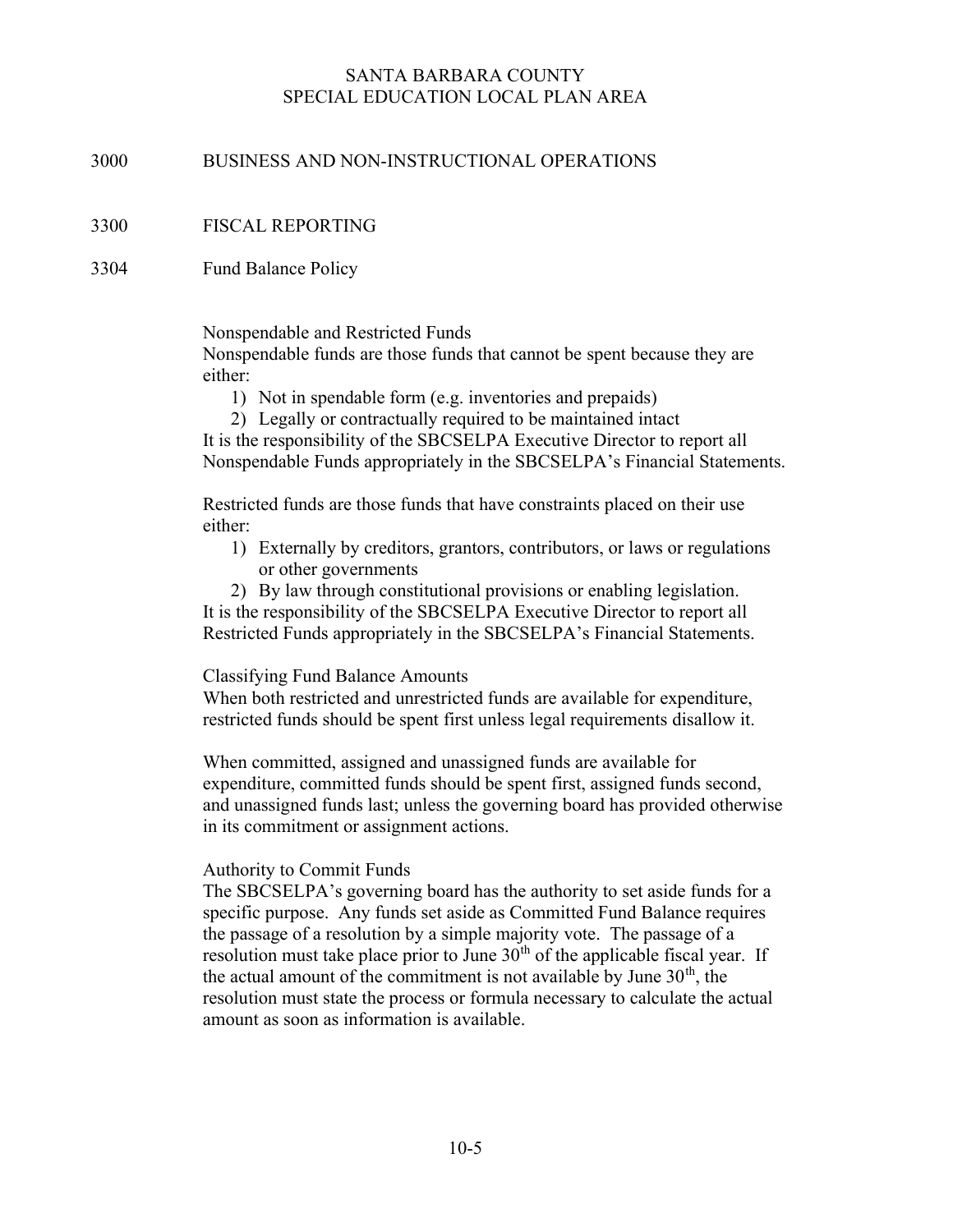#### 3000 BUSINESS AND NON-INSTRUCTIONAL OPERATIONS

#### 3300 FISCAL REPORTING

#### 3304 Fund Balance Policy

Stabilization Arrangement

Maintaining a Financial Stabilization Account is a necessity for sound financial management and fiscal accountability. The SBCSELPA's JPA board has the authority to establish a Financial Stabilization Account that will be a Committed Fund Balance. A Financial Stabilization Account is established for the purpose of providing funds for an urgent event that affects the safety of the employee and student population (e.g. earthquake, wildfires, etc.). The minimum level for the Financial Stabilization Account is 5% of General Fund expenditures. The recognition of an urgent event must be established by the JPA board or their designee (e.g. SBCSELPA Executive Director). If established by the JPA board's designee, the specific urgent event must be reported to the JPA board at their next meeting. A budget revision must be approved by the SBCSELPA's JPA Board. In the event that the balance drops below the established minimum level, the SBCSELPA's JPA board will develop a plan to replenish the Financial Stabilization Account balance to the established minimum level within four years.

#### Authority to Assign Funds

Upon passage of the Fund Balance policy, authority is given to the SBCSELPA Executive Director to assign funds for specific purposes. Any funds set aside as Assigned Fund Balance must be reported to the SBCSELPA's JPA board at their next regular meeting. The JPA board has the authority to remove or change the assignment of the funds with a simple majority vote.

The SBCSELPA's JPA board has the authority to set aside funds for the intended use of a specific purpose. Any funds set aside as Assigned Fund Balance requires a simple majority vote and must be recorded in the minutes. The same action is required to change or remove the assignment.

#### Unassigned Fund Balance

Unassigned Fund Balance is the residual amount of Fund Balance in the General Fund. It represents the resources available for future spending. An appropriate level of unassigned Fund Balance should be maintained in the General Fund in order to cover unexpected expenditures and revenue shortfalls.

Unassigned Fund Balance may be accessed in the event of unexpected expenditures up to the minimum established level upon approval of a budget revision by the SBCSELPA's JPA board. In the event of projected revenue